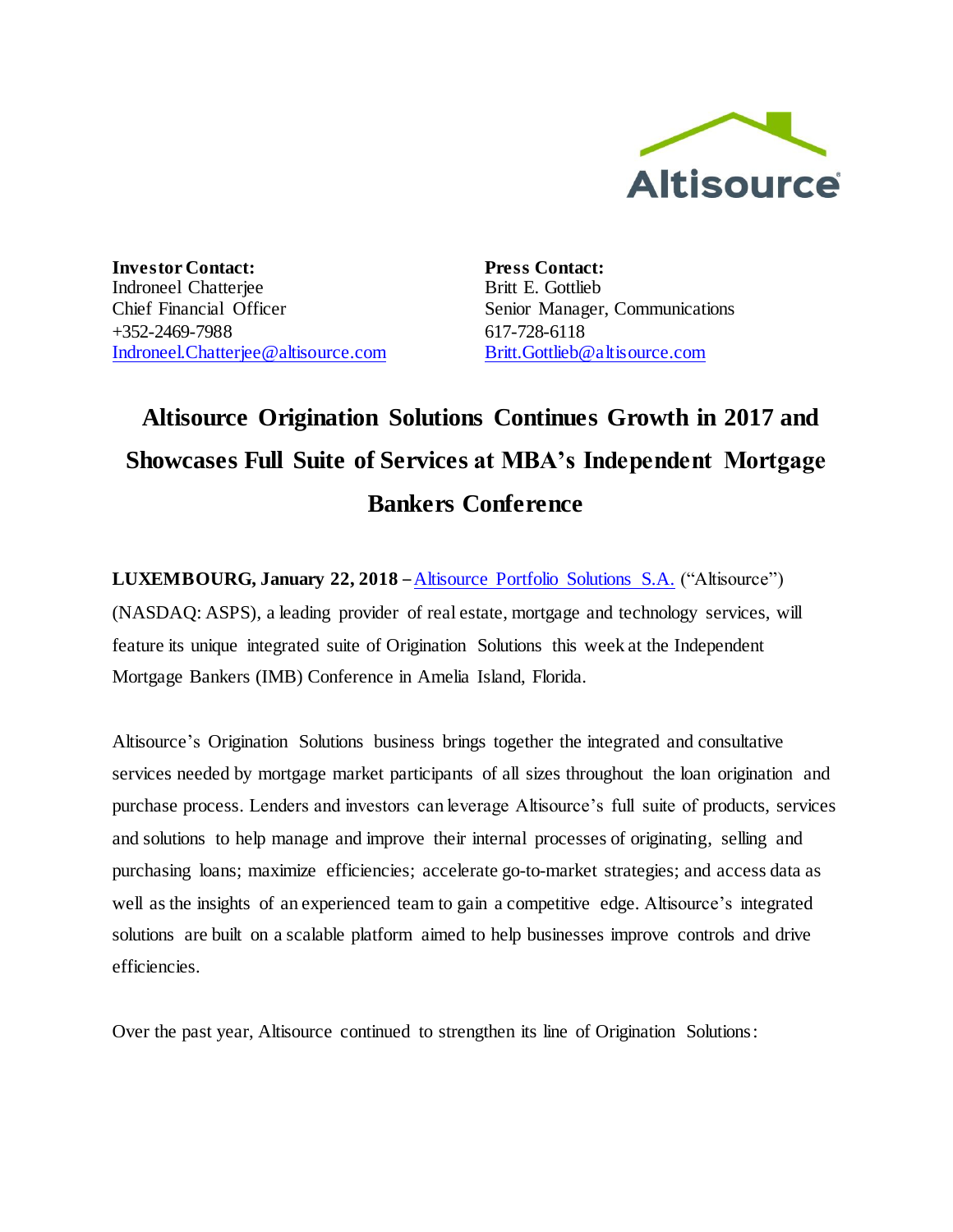- [Trelix](https://www.trelix.com/?utm_campaign=OriginationMomentum2018&utm_source=PR&utm_medium=PR&utm_content=second)<sup>™</sup> Mortgage Fulfillment Services was recognized as a third-party due diligence provider and met assessment factors for rating agencies DBRS, Kroll, Moody's Investors Service and S&P Global.
- [CastleLine](http://castleline.com/?utm_campaign=OriginationMomentum2018&utm_source=PR&utm_medium=PR&utm_content=second)<sup>®</sup> Insurance Services' Certified Loan Program had another strong year insuring loans originated by over 200 lenders.
- [Vendorly](https://www.vendorly.com/?utm_campaign=OriginationMomentum2018&utm_source=PR&utm_medium=PR&utm_content=second)™ Third-Party Oversight now manages the oversight of over 20,000 vendors across 80 clients and continued its expansion of integrations on its platform with Dun & Bradstreet, The ID Co., TINCheck and Secure Insight.
- [Mortgage Builder](http://www.mortgagebuilder.com/?utm_campaign=OriginationMomentum2018&utm_source=PR&utm_medium=PR&utm_content=second)<sup>®</sup> Loan Origination System continued product enhancements including releasing a new, modern loan officer point of sale portal to further benefit and meet the needs of a tech-forward industry.
- [Springhouse](http://www.springhouseamc.com/?utm_campaign=OriginationMomentum2018&utm_source=PR&utm_medium=PR&utm_content=second)<sup>®</sup> Valuations recently achieved a positive Morningstar rating and continues to build on its national client base of independent lenders.
- [noteXchange](https://www.notexchange.com/?utm_campaign=OriginationMomentum2018&utm_source=PR&utm_medium=PR&utm_content=second)<sup>®</sup> Mortgage Trading Solution, which launched in March 2017, continues to help drive efficiency for mortgage bankers and investors through a secure platform that makes it easy to sell or source more loans.
- [Premium Title](https://www.mypremiumtitle.com/?utm_campaign=OriginationMomentum2018&utm_source=PR&utm_medium=PR&utm_content=second)™ and Settlement Services continues to focus on bringing the highest in service standards and has rolled out a national eClosing solution to help streamline its clients' loan operations and improve the borrower's experience.

Additionally, the [Lenders One](http://www.lendersone.com/?utm_campaign=OriginationMomentum2018&utm_source=PR&utm_medium=PR&utm_content=second)<sup>®</sup> Cooperative experienced record growth with 31 new members and nine new preferred providers. Lenders One also announced the promotion of Michael Kuentz to President.

"With our deep industry experience and the exceptional services we provide, our goal is to enhance our clients' efficiency, compliance and profitability at every stage of the origination lifecycle," said Bryan Binder, Co-Lead, Altisource Origination Solutions. "Looking ahead in this new year, we are excited for upcoming developments that will continue to strengthen our integrated and consultative services, helping lenders and investors stay ahead in today's continually evolving market."